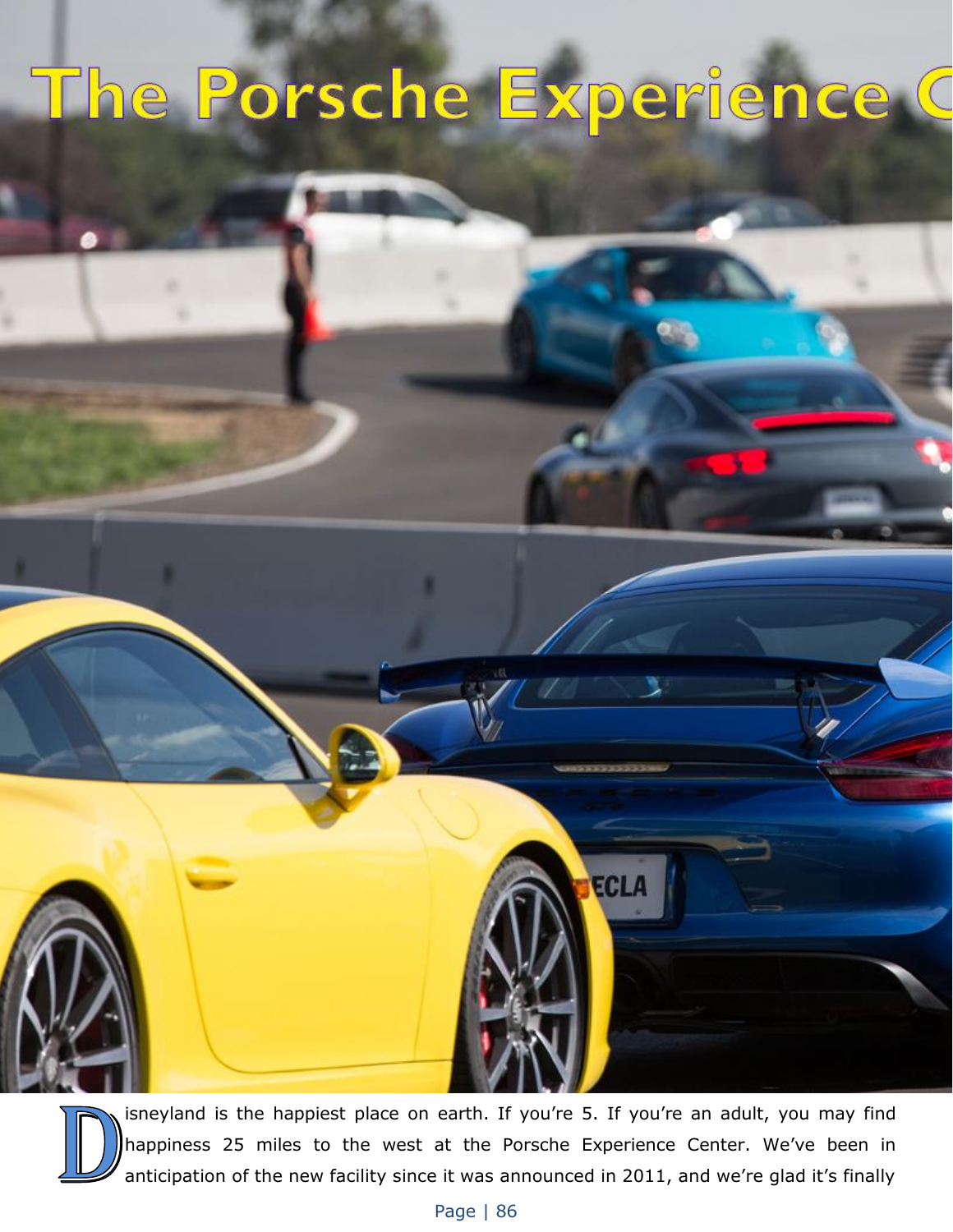## enter Los Angeles



here. The new Porsche Experience Center (PEC LA) sits on 53 acres in Carson, California and officially opened to the public in mid-November. As one of only five such sites world-wide, it is an indication of the importance of the Southern California market to Porsche.

Visitors will see display areas, a look into the working area for Porsche Motorsport North America (PMNA), a bistro with sandwiches and pastries called the Speedster Cafe, a more formal restaurant in the second level called Restaurant 917, and a shopping boutique. For potential buyers, the Fitting Lounge offers a look at the wide range of Porsche options, custom colors and anything else

personalized your checkbook can support. In addition to conference and meeting rooms, the facility also has a Human Performance Center which will be used to test and train drivers who pilot the Porsche race cars in competition.

## The Southwest Star Magazine – your cars & your events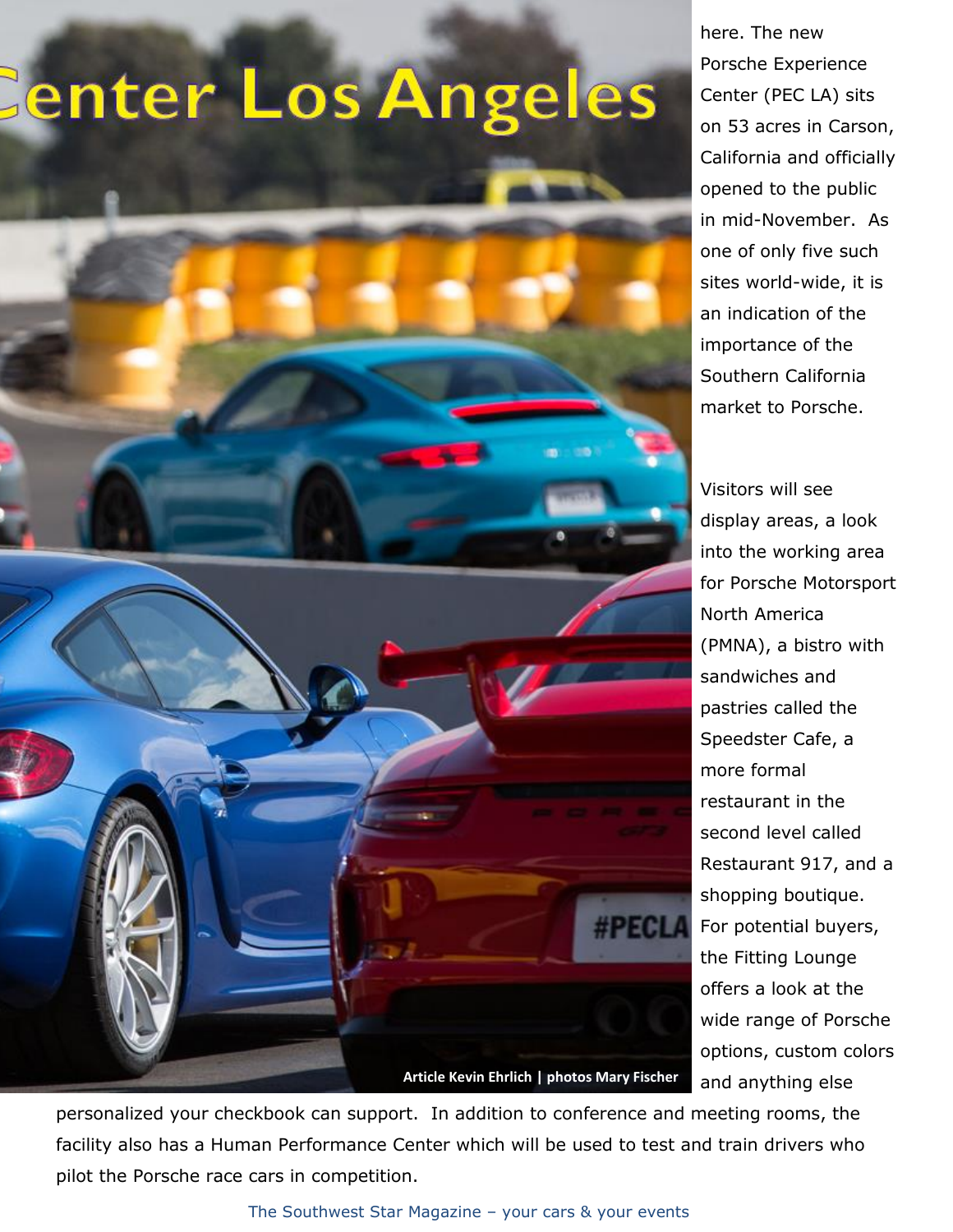

The main event, however, is the patchwork of tracks, roads, and driving features that really have our attention. The many tracks include a course that mimics a country road, an ice hill with a 7% slope and water jets, a low friction circle made of polished concrete and when wet induces oversteer at all speeds, an off-road course with 40 degree declines and ascents, and what's sure to be a favorite – the acceleration straight. The acceleration straight affords an environment where Porsche launch control can be fully explored, but there's added twist: at the end of the 34 mile straight is a replica of the Kaurussell – the famous banked curve on the North Loop of the Nürburgring.

On our visit, there were about 25 road cars either being used or awaiting use for the various customer experiences. The approach is to let the customer combine the car of their choice with the experience of their choice. As you might imagine, the price tag varies and you won't be taking the 911 on the off-road course, but there are some interesting alternatives.



Page | 88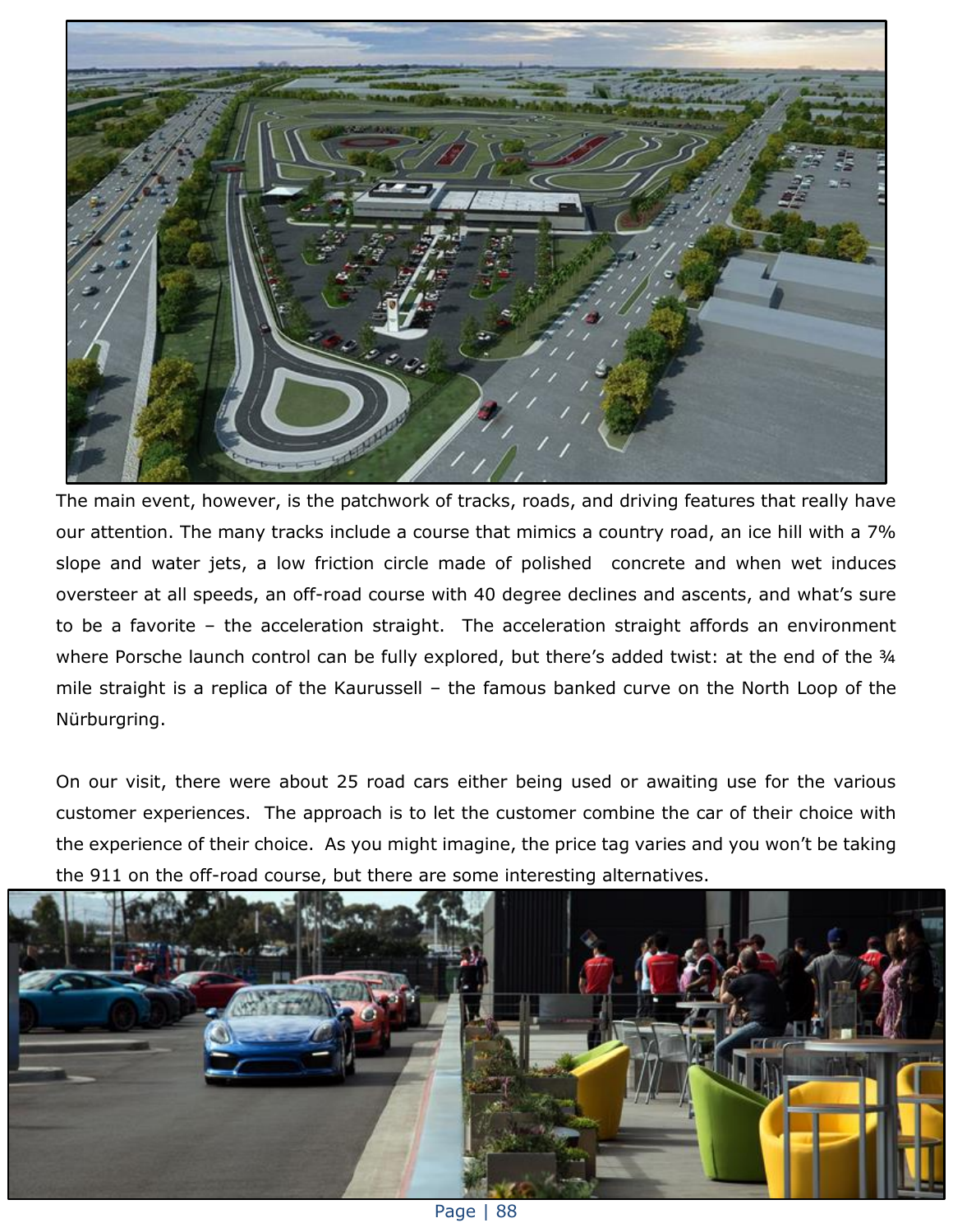Want to compare the 911 in two and four-wheel drive formats? How about contrast the 911 Turbo with the 911 GT3? How about sampling the mid-engine Cayman back-to-back with the rearengine 911? Want to focus on the Cayman GT4 or the Panamera four door sedan? There is even a program for those without prior manual transmission experience. The website currently offers 16 experiences with more to come.



The rear of the facility includes an outdoor patio with a variety of couches and tables. The setting is a perfect place to watch people tentatively get into their mounts, depart, and then return with a big smile on their face. Porsche driving instructors are there to either provide coaching or take the wheel themselves. There were plenty of photos being taken of happy customers next to the cars that took them for their experience.

Look on the website for the full variety of experiences, but you'll be doing it in Porsche's cars rather than your own. Sadly, you cannot bring your own car. The various tracks are also strictly for experiences and driver education. There are no autocross or actual racing events at the facility.

Porsche Motorsport North America has been located in Santa Ana for decades, so the ability to move into a larger and newer facility should be a positive change. Notably, PMNA does a lot more than just support current racing efforts. They have the technical expertise to support older racecars as well – both those owned by the Porsche factory via the Museum and those owned by private clients.

On our visit, the Porsche Experience Center displayed a selection of current road cars including the low-production purist 911R. That wasn't all though. Across from the 911R was a prototype of the mid-1980s 959 supercar, a 1970 Porsche 917 in famous blue and orange Gulf Racing colors, and a 919 LeMans racer showcar. The Porsche Museum in Stuttgart clearly has generously lent